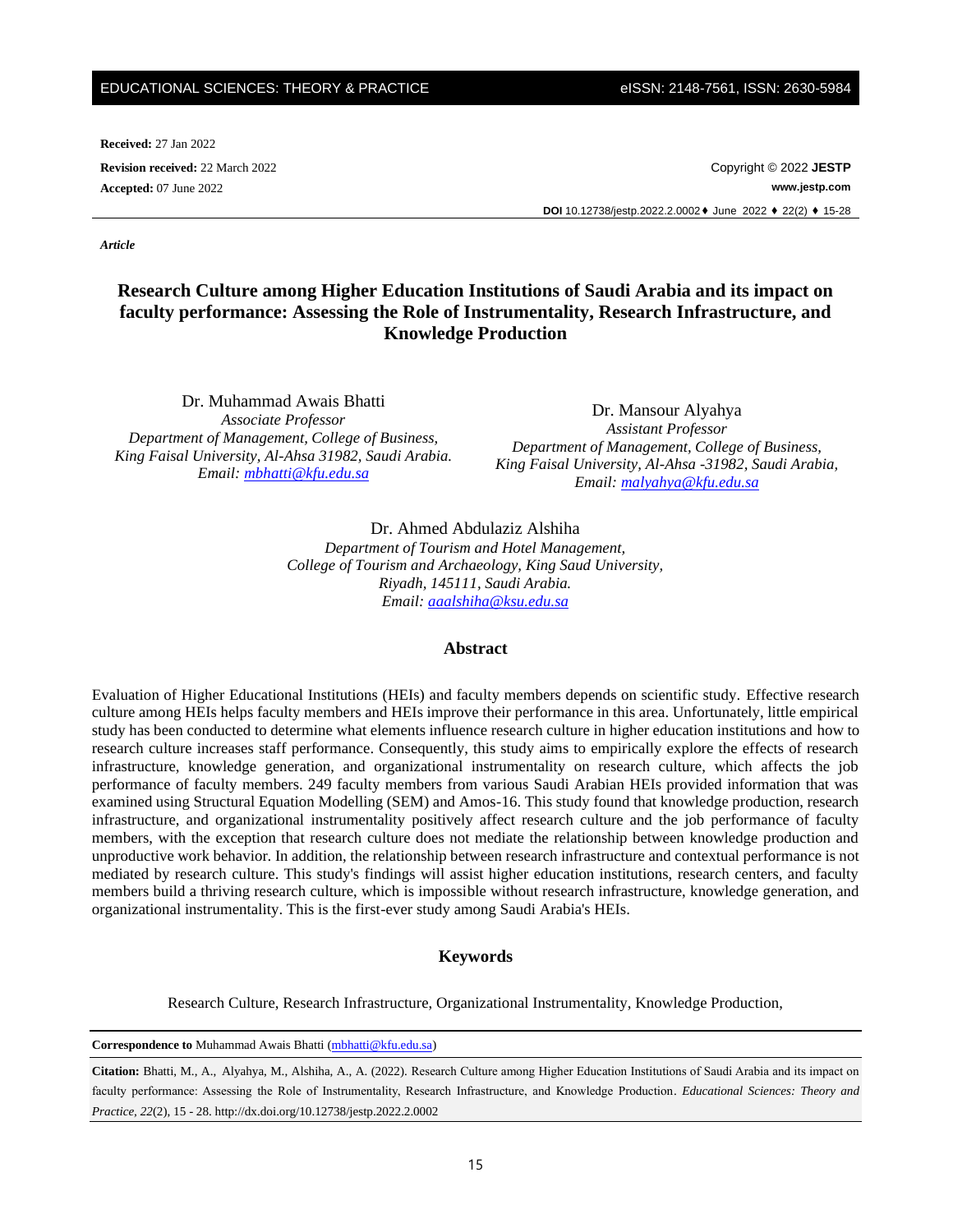Over the course of the past two decades, the field of higher education has been operating within a dynamic environment, surrounded by multiple challenges relating to the rapid development of new technologies, an increase in demand, the spread of knowledge, an increased emphasis on quality, competitiveness, changing funding mechanisms, regulations, and internationalization (Baba et al., 2021). In general, the various challenges faced are putting pressure on higher education institutions to adjust to the shifting nature of the educational environment around the world (Karatepe et al., 2019). This can be done by redefining and reformulating leadership within academic settings (Al-Husseini et al., 2021). It is a well-known and well-established fact that the teaching staff members are the most valuable assets of any company and educational institution (Tytherleigh\* et al., 2005). The lessons of the faculty members provide the students with the knowledge which will be beneficial to them in the future. It is a commonly held belief that universities are effective in the domains of research and teaching in spotting and cultivating talent for the advancement of science and technology (Baba et al., 2021). Every year, faculty members at each university are subjected to reviews and evaluations of their work performance.

Scientific research is one of the important elements in evaluating the performance of higher educational institutes. One of the most frequently asked questions by international accreditation bodies from universities is up to what extent your faculty members are involved in research and development activities? Different accrediting agencies' emphasis on faculty participation in scientific research has made higher education institutions aware of the significance of scientific research and compelled them to provide the necessary facilities and incentives. In addition, HEIs have recognized that faculty participation in scientific research is essential for faculty growth, such as receiving the most recent information, staying abreast of the most recent research, and enhancing their skills. Iqbal et al. (2018) have emphasized that scientific research output is an essential performance metric for HEIs, prompting HEIs to prioritize the development of a research culture and encouraging faculty participation in research activities. In this context, Sultana (2020) suggested that the management of HEIs exerts substantial pressure on faculty members to increase their scientific research output. Participation in scientific research by faculty members is also beneficial for improving their job performance and altering their work behavior. In addition, Tang et al. (2000) explains that scientific research is one of the most important aspects of HEI success, which cannot be achieved unless faculty members improve their performance in teaching and scientific research. However, little study has been conducted to determine what factors influence the research culture of higher education institutions and what effect these characteristics have on faculty members' work performance in terms of task, contextual, and counterproductive research behavior. Consequently, this study aims to investigate the impact of research infrastructure, organizational instrumentality, and knowledge generation on research culture and the work performance of faculty members in terms of task, contextual, and counterproductive behavior. This study aims to analyze the mediating function of research culture between research infrastructure, organizational instrumentality, knowledge generation, and faculty members' job performance in Saudi Arabian higher education institutions.

### **2. Literature Review**

#### **2.1 Job Performance**

The level of experience or knowledge gained by an employee makes a difference in how well they fulfill their work duties. The vast majority of studies believe that increasing the amount of time spent on a specific job initially boosts performance and then progressively achieves upper levels of effectiveness (Yao et al., 2022). When an individual is still in the learning phase of skill acquisition, their performance is dependent on controlled processing, which may be defined as the accessibility of declarative knowledge and the efficient allocation of limited attentional resources. When it comes to the later procedure, an individual's performance relies heavily on their capacity for automatic processing, comprehension of technical concepts, and psychomotor talents (Boogert et al., 2018).

Van Rheenen et al. (2020) distinguish the transition from maintenance to identifying the basic job operations. There is a shift that takes place when new personnel begin their positions. The transition occurs when individuals are expected to possess specific skills and knowledge to execute their jobs. Intellectual capacity is of vital importance during this transitional period. In the maintenance phase, dispositional elements such as inspiration, curiosity, and ethics become increasingly significant, while cognitive capacity becomes unimportant.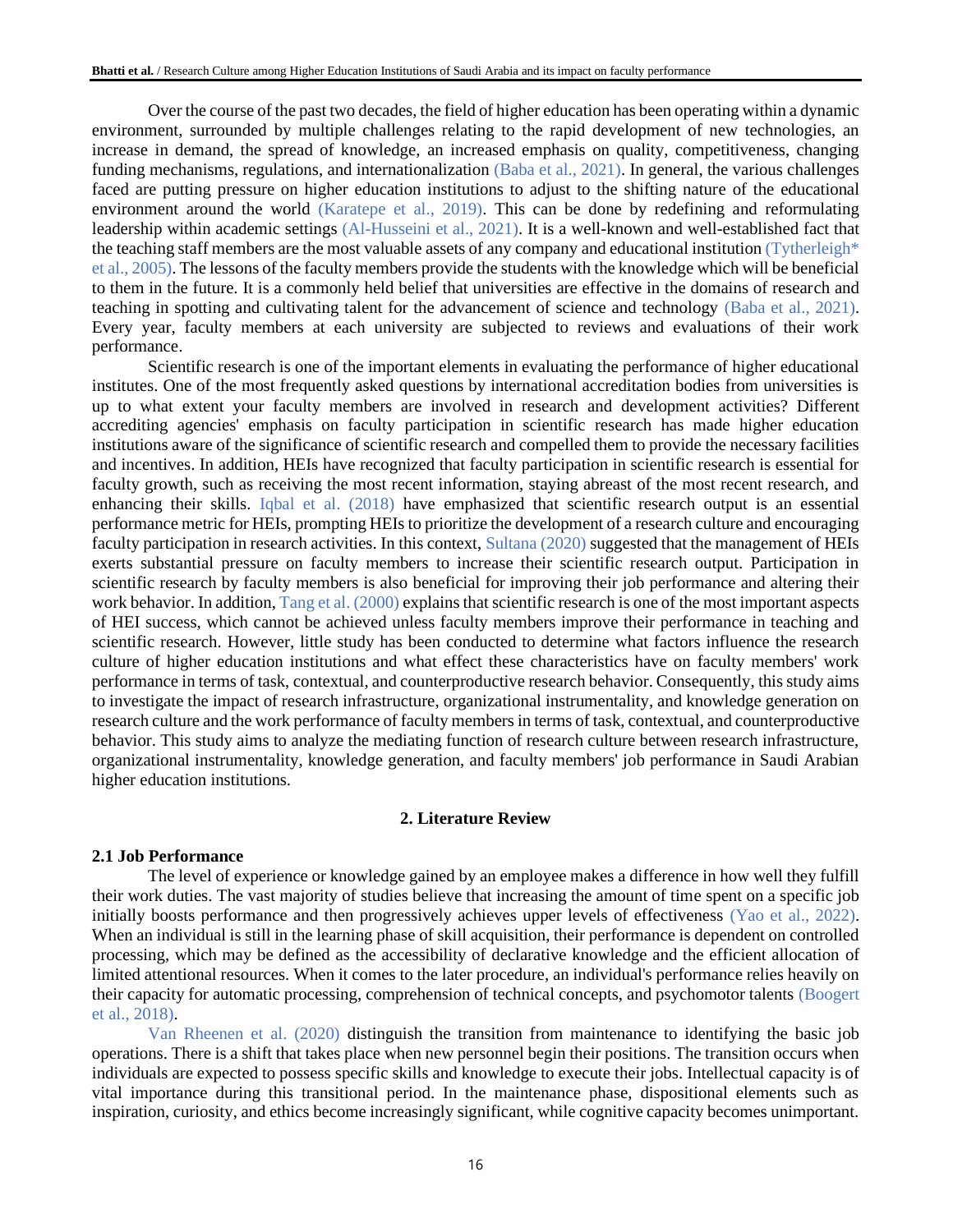Boogert et al. (2018) state that there is no consistent pattern of performance progression across time. This finding is further confirmed by Sultana (2020), who argues that the transformation of performance over time is inconsistent because various employees exhibit distinct patterns of intra-individual change. This conclusion is further bolstered by the lack of a consistent pattern of performance development over time. Changes in an employee's psychophysiological state during their work, which may impact their capacity for processing information, may also contribute to inconsistent job performance.

Variables such as long work hours, interruptions in the circadian cycle, and exposure to stress can cause a change in the psychophysiological state of an employee. These causes ultimately result in employee tiredness and a decrease in activity level. However, it is not always the case that a person's performance will be negatively affected by being in one of these states. Although job performance is a multi-dimensional entity, there is little consensus on quantifying job success. Rotolo et al. (2018) discovered that a person's job performance consists of both task and contextual performance. However, according to Park and Park (2019), work performance consists of a task, contextual and adaptive. Kalinnikova et al. (2020) classified job performance into four dimensions: task performance, contextual performance, counterproductive behavior, and adaptive performance.

## **-2.1.1 Task Performance**

One definition of task performance is the efficiency with which job incumbents contribute to the technological core of the organization (Hartini et al., 2019). As previously stated, various opinions have been expressed regarding the impact of individual boundary-spanning behavior on performance. As a result of their responsibilities, boundary spanners may experience role overload. This is because the boundary spanning role itself requires an individual to perform externally directed behavior skillfully and comprehensively, handle many internal and external activities simultaneously, and maintain a balanced relationship between internal and external processes. (Kaiji et al., 2022).

## **2.1.2 Contextual Performance**

Individuals should have stronger contextual performance when investing energy into their professional positions. Contextual performance refers to an individual's inclination to behave in ways that enhance an organization's social and psychological setting (Hartini et al., 2019). It is believed that an employee's level of engagement can be used as an indicator of their desire to put in extra effort to benefit their organization (Alzyoud, 2018). According to Crawford (2018), employees who put their selves into their professional roles are more likely to have a broader view of their function and to go beyond the official confines of their employment to help the business and the people inside it in general (Chen et al., 2018). As a result, we anticipated that the level of engagement in one's task would positively correlate with one's contextual performance.

#### **2.1.3 Counterproductive Work Behavior**

It is possible to conceptualize counterproductive activities in a variety of different ways. An overall strategy before the mid-1990s was to focus on individual dysfunctional behaviors without any notion of an overall concept. Studies on tardiness, workplace violence, workplace sabotage, theft, and absenteeism, for example, failed to recognize the commonality among these seemingly disparate behaviors (Baka, 2019). They were also unaware of this. In their typology of deviant conduct in organizations, Tziner et al. (2020) took a more comprehensive approach, proposing that deviance encompasses a variety of behaviors categorized by the kind of target (individual vs. organizational) and the intensity of the activity. Wan et al. (2021) were the first researchers to identify workplace bullying, cyber-loafing, workplace violence, organizational ethics, and sabotage. Their typology further germinated research ranging from bullying to cyber-loafing, workplace violence, organizational ethics, sabotage, and counterproductive workplace behavior (Song et al., 2021). Tziner et al. (2020) used the concept of organizationally specific norms to define workplace deviance as behavior that voluntarily breaches organizational standards and threatens the well-being of individuals and the organization. There are no moral standards to be found in this paradigm. But rather, workplace deviance is characterized in terms of the formal and informal norms established through procedures and policies. To be termed deviant behavior, this method states that it must potentially undermine the organization's well-being or its members, omitting social errors like bad manners.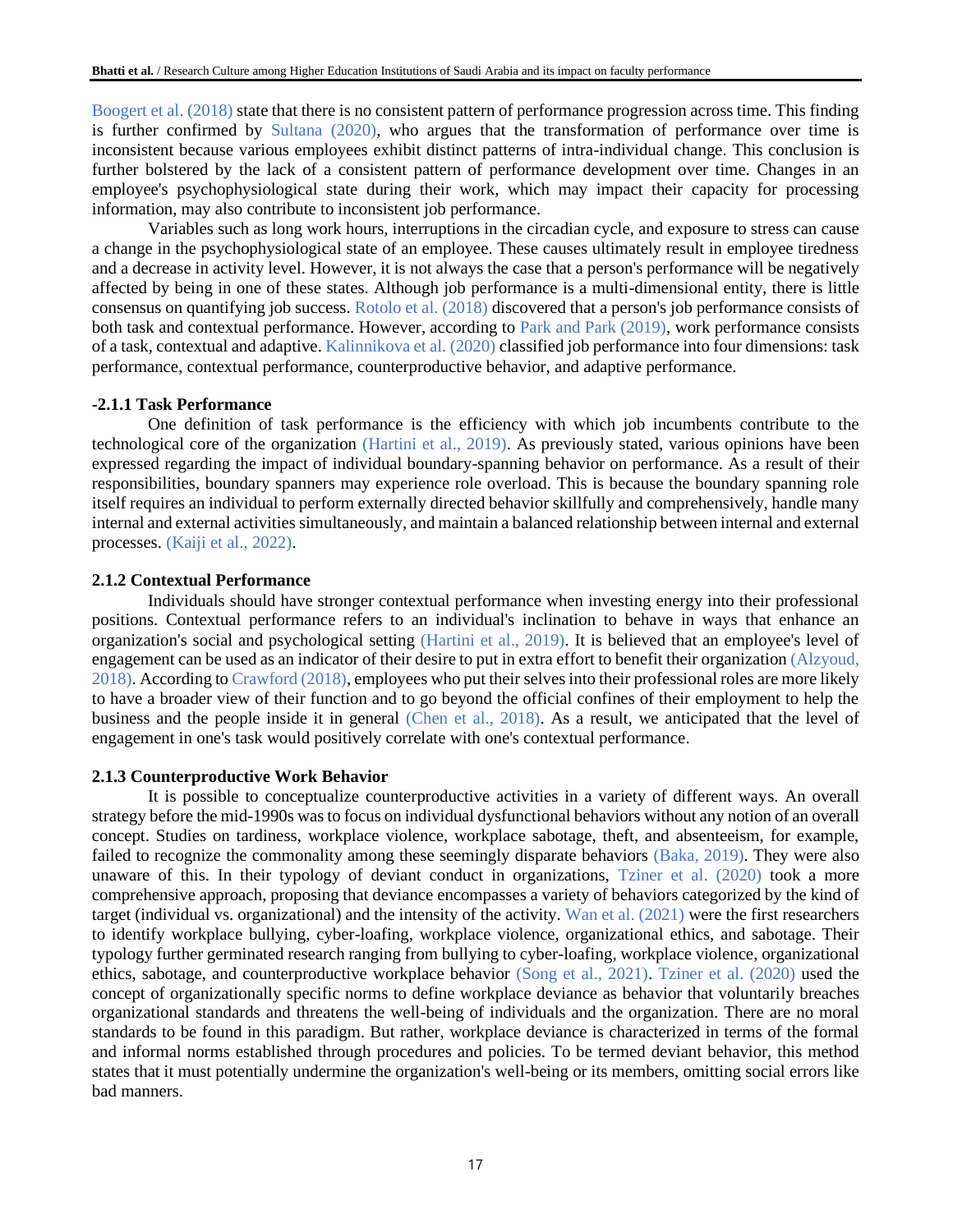## **2.2 Hypothesis Development**

Faculty members' participation in research activities helps them upgrade their knowledge, but unfortunately, many faculty members are less inclined to participate in scientific research. In this regard, Iqbal et al. (2018) have highlighted that faculty members' involvement in scientific research in developed countries is high compared to developing countries. The possible reason for the low participation of faculty members in scientific research in developing countries could be poor or lack of research culture and infrastructure. In addition, Lee and Kuzhabekova (2019) suggested that faculty members and management of HEI should not focus on teaching activities but also create a research culture in the universities. In addition, Huang (2018) defines research culture as "Research culture can be ascribed as values and ideas that researchers use to handle research-related problems. It is the combination of all the activities, thinking, thinking, collaboration, and cooperation to promote the research in faculty members". Stupnisky et al. (2018) explained that promotion and recognition motivate faculty members to improve their teaching and research performance, and research culture plays an important role for faculty members in improving their research-related performance.

Any employee in the organization performs a certain task with certain expectations in mind, and when they perceive that a task will help them meet their expectations, they get more involved in those tasks. In this context, Khalid and Nawab (2018) highlighted that, like other employees, faculty members expect to receive compensation for their services. Therefore, faculty members are motivated to engage in research activities when they think their institutions contribute to scientific research. Li and Liu (2021) argued that corporations should assist and support employees in achieving their objectives. These organizational endeavors are known as organizational instrumentality. In this regard, Heneman Iii and Sandver (1983) proposed that firms should make every effort to bolster employees' confidence that their employers will assist them in achieving their own goals or be instrumental in achieving valued outcomes. In addition, Tang et al. (2000) noted that organizational instrumentality increases employee organizational commitment; hence, organizational instrumentality cannot be disregarded. Additionally, they discovered that job stability, extrinsic job happiness, and organization-based selfesteem impact organizational instrumentality. In addition, Summers et al. (1986) stated that managers play a significant role in promoting organizational instrumentality by enhancing employees' belief that the organization will help them attain their objectives.

Solans-Domènech et al. (2019) explained that universities have been encouraging their faculty members to get involved in research activities and access research's impact on society. In this regard, Berlemann and Haucap (2015) explained that universities have been providing all possible resources, including providing research funds, developing research culture, and accessing research impact. Therefore, when HEIs provide all these resources to produce knowledge, HEI creates a research culture that helps faculty members improve their job performance in terms of task, contextual and productive behavior. In addition, research culture is another important factor that helps HEI develop research culture. In this regard, Fabre et al. (2021) defined research infrastructure as "Research infrastructures (RIs) are facilities, resources, systems, and services needed by scientific communities to carry out large-scale research in cutting-edge fields." They argued that research infrastructure plays a vital role in enhancing scientific performance. An important point to consider is that research infrastructure should be based on modern tools and equipment required in current research projects; otherwise, old and outdated research tools and equipment may not promote research culture among HEIs, as observed by researchers of this study. In addition, when HEIs spend sufficient resources to upgrade research infrastructure or provide financial support to the researchers, such as buying research supplies or equipment, analysis software, research publication facilities, and funding for data collection, these facilities help them promote research culture among HEI's. Therefore, when HEIs provide suitably and required research infrastructure, it develops a research culture among HEI, which helps to improve faculty members' job performance in terms of task, contextual and work behavior.

According to Badrianto and Ekhsan (2020), performance results from several employee workplace practices. Researchers have identified various facets of job performance, including task performance, contextual performance, and unproductive work conduct (Sultana, 2020). In addition, Eliyana and Ma'arif (2019) stated that job performance is not determined by the consequences of acts but by workplace behavior and activity. Moreover, Limon and NartgÜN (2020) noted that instructors are an integral part of educational institutions and that HEIs want them to perform effectively on all dimensions of the job (task, contextual, and productive behavior) to be competitive in the market. In this regard, Özdemir and Gören (2017) defined teachers' work performance as "contributing to the attainment of educational goals and objectives."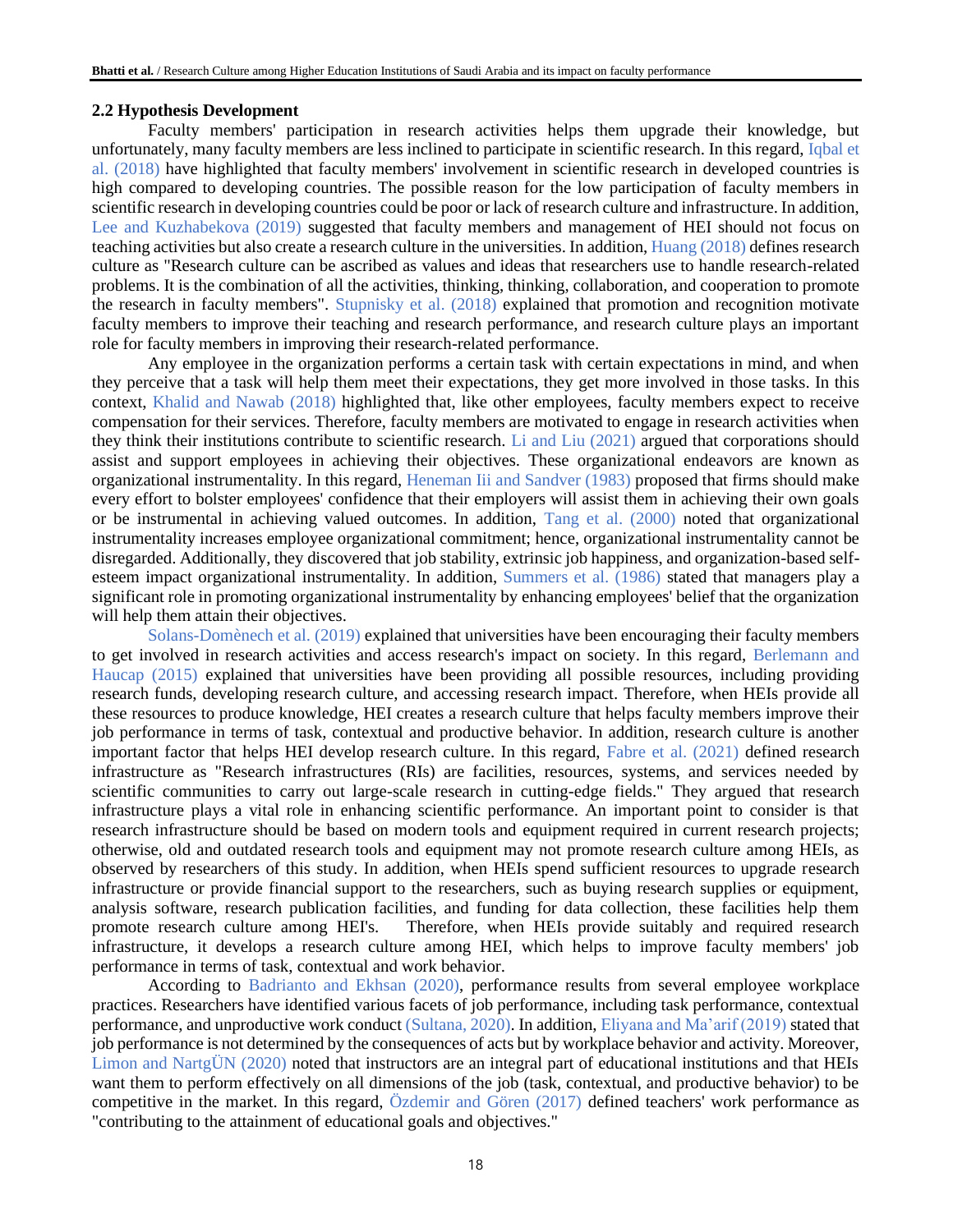Additionally, Goldschmid (1978) claimed that colleges evaluate the work performance of their faculty based on their teaching abilities, intellectual output, and societal contribution. Therefore, intellectual contribution, such as scientific research, is a significant criterion for assessing the work performance of faculty members, and without organizational support, faculty members cannot perform better in this area. Afif (2018) stated that HEIs should help faculty members in these activities. When faculty members think that their institutes would provide support whenever and wherever needed, they become more committed to their jobs and exhibit higher levels of job performance.

# **Hypothesis:**

**H1:** Research culture mediates the relationship between knowledge production and task performance.

**H2:** Research culture mediates the relationship between knowledge production and contextual performance.

**H3:** Research culture mediates the relationship between knowledge production and counterproductive work behavior.

**H4:** Research culture mediates the relationship between organizational instrumentality and task performance.

**H5:** Research culture mediates the relationship between organizational instrumentality and contextual performance.

**H6:** Research culture mediates the relationship between organizational instrumentality and counterproductive work behavior.

**H7:** Research culture mediates the relationship between research infrastructure and task performance.

**H8:** Research culture mediates the relationship between research infrastructure and contextual performance. **H9:** Research culture mediates the relationship between research infrastructure and counterproductive work behavior.





# **3. Methodology**

The current study is quantitative in nature, and the unit of analysis is faculty members working in HEIs in Saudi Arabia. A survey method was used to collect the data from faculty members using a simple random sampling method. The questionnaire was divided into two sections. In the first section, respondents were asked to provide demographic details, including age, gender, qualification, number of years' experience, etc. In the second section, respondents were asked to respond based on 5-point Likert scales. 500 questionnaires were distributed, and only 254 completed questionnaires were returned with a response rate of almost 50%. Out of 254 questionnaires, 5 were discarded due to illogical responses, and reaming 249 completed questionnaires were included in the analysis. Structural Equation Modelling (SEM) was used to analyze the data with Amos 16. SEM is a two-step approach in which measurement model fit is obtained in the first step and structural model fit in the second step. In addition, the reliability and validity of the measurement scale were obtained.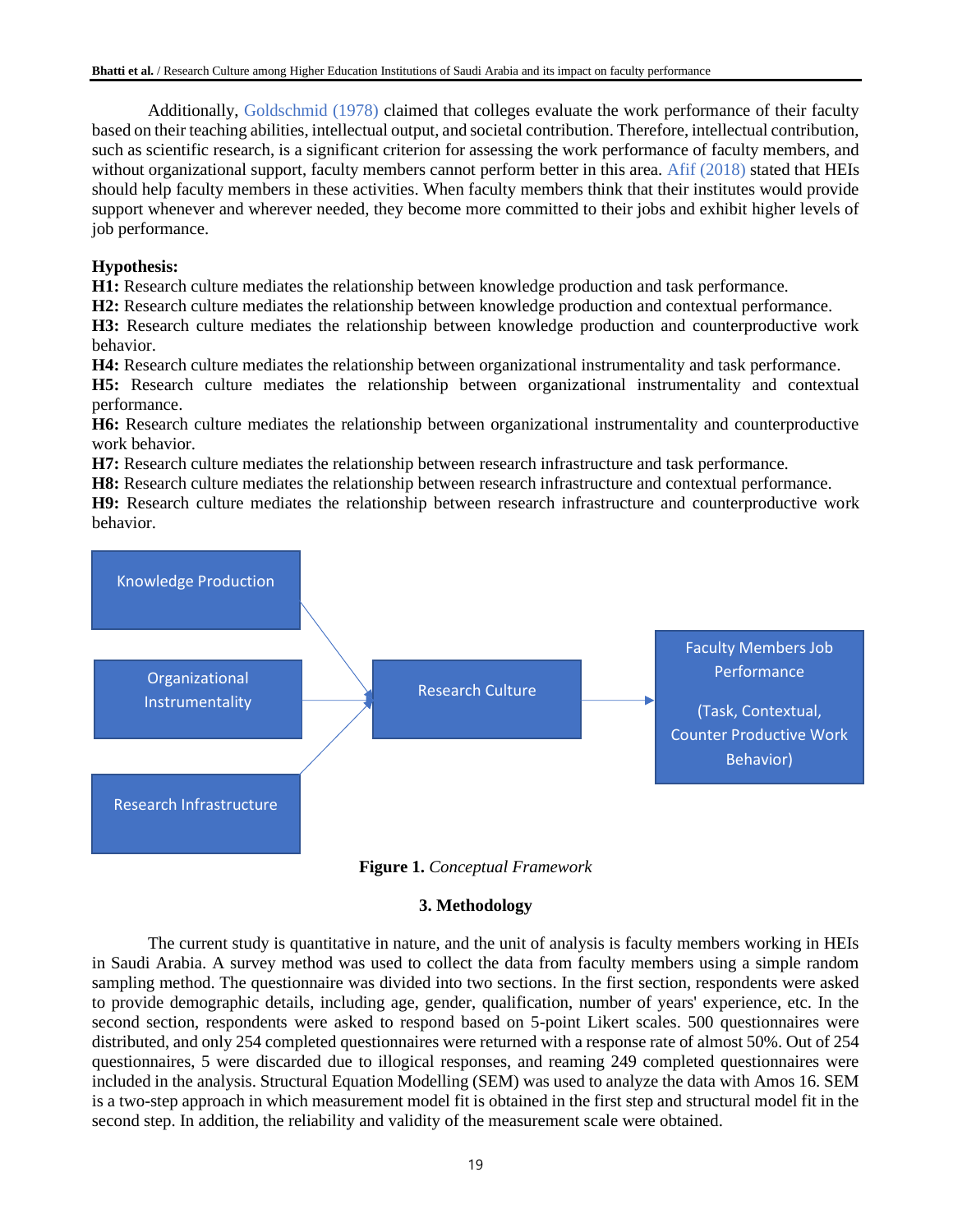# **3.1 Measurements**

Faculty Job performance was measured based on 3 dimensions: task performance, contextual performance, and counterproductive work behavior. This scale consisted of 17 items developed by Sultana (2020). The task performance scale consisted of 3 items which include 1- "Enough proficient in his/her teaching skills while delivering lectures?" 2- "Uses effective teaching methodology to facilitate student's experience" 3- "Communicates intelligibly with others during school hours." The contextual performance scale consisted of 4 items which include

- 1- "Praises and congratulates colleagues when awarded honors."
- 2- "Discusses and communicate with colleagues about teaching and classroom management."
- 3- "Devote extra time for the overall development of students."
- 4- "Put forward constructive suggestions for improving department or school."

Counter productive work behavior scale consisted of 10 items which includes

- 1- "Purposely waste school materials/supplies."
- 2- "Comes to school late without permission."
- 3- "Tries to look busy while doing nothing."
- 4- "Blame other employees for errors at work."
- 5- "Takes school supplies and tools home without permission."
- 6- "Can only work efficiently in a comfortable environment."
- 7- "Purposely works slowly when things need to get done."
- 8- "Finds supervisory task hectic."
- 9- "Takes longer to complete his/her work tasks than planned."
- 10- "Makes fun of other employees' personal life."

Organizational instrumentality was measured using 12 items adapted from Tang et al. (2000). Scale items include

- 1- "My university treats employees fairly in its performance appraisal process and discharge/discipline policies."
- 2- "My university improves employees' wages and hours."
- 3- "My university maintains equity in administering the compensation system."
- 4- "My university improves working conditions for employees."
- 5- "My university continues to provide employees with a safe place to work."
- 6- "My university improves grievance procedures."
- 7- "My university improves workers' job security."
- 8- "My university continues to provide good fringe benefits."
- 9- "My university makes the job more interesting and challenging."

10- "My university allows employees to influence company-wide policies and the organization-employee relationship."

- 11- "My university increased open communications" and
- 12- "My university allows employees more participation in decision making."

Knowledge production was measured using 10 items adopted from Solans-Domènech et al. (2019). Scale items include

- 1- "I like Presenting research findings in abstracts"
- 2- "I like Presenting research findings in Journal Articles."
- 3- "I like Presenting research findings in books or book chapters."
- 4- "I like Presenting the research findings in educational materials."
- 5- "I like Presenting research findings to the public/patients/end-users."
- 6- "I like Presentations to the project volunteers."
- 7- "I like Being mentioned by the media or the subject of a press release/conference."
- 8- "I like Published through social networks."
- 9- "I like Published in influential blogging sites."
- 10- "I like Concerts, recordings, or music hall presentations."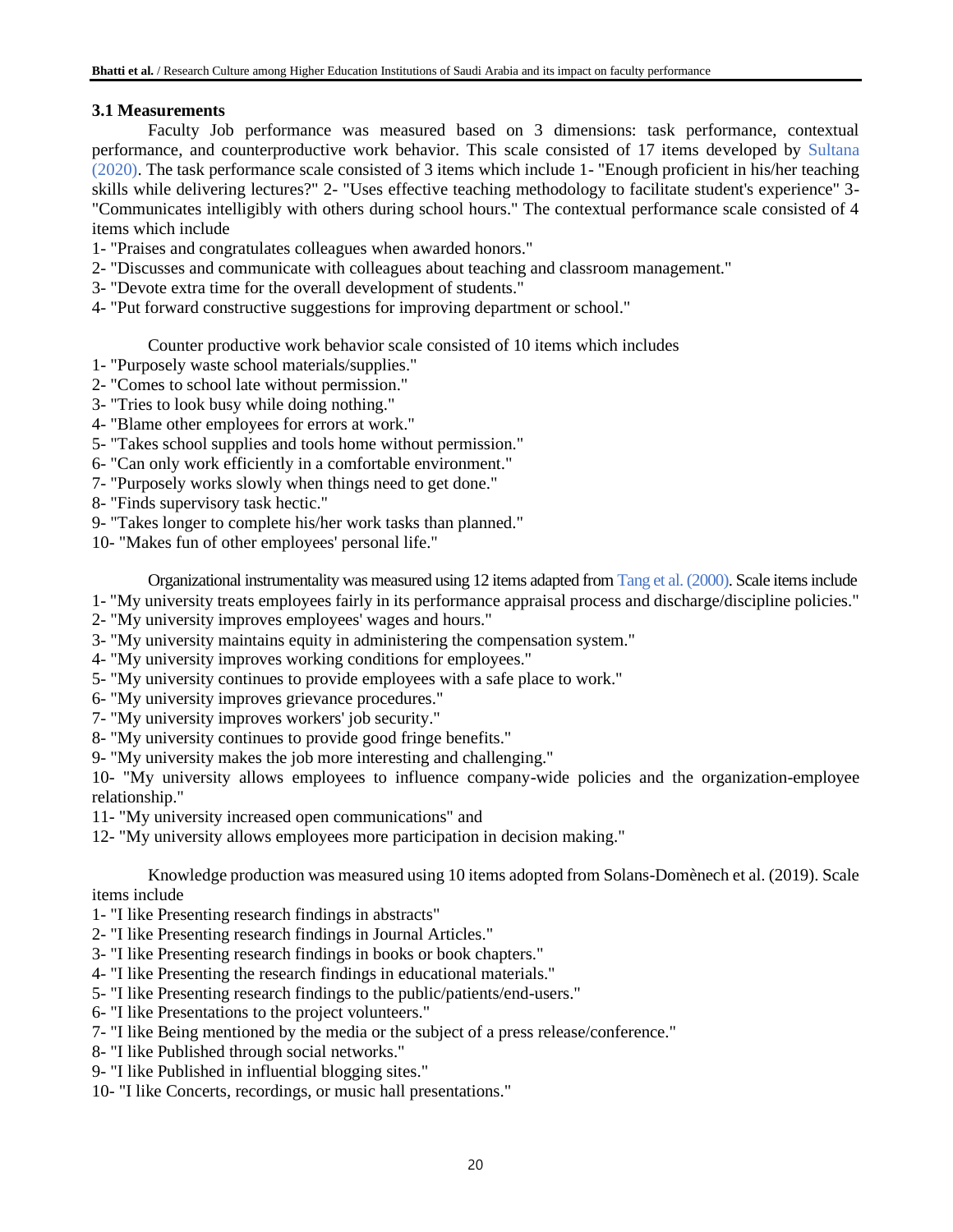Research infrastructure was measured using 21 items adopted from Tytherleigh\* et al. (2005)

1- "there is an administrative structure in your department (i.e., research director/administrator) to assist in research activities."

2- "breakdowns/maintenance of your research equipment is good."

3- Dept. of Information Technology (DoIT is responsive to my computing needs."

4- "services of the shops and commissaries on campus sufficient to meet my needs for fabrication and repair of research equipment."

5- "facilities to support research involving human subjects sufficient for my research needs."

6- "facilities to support research involving animals sufficient for my research needs."

7- "I'm aware there is insurance coverage for research equipment."

- 8- "physical plant failures have affected my research."
- 9- "I have sufficient laboratory space, excluding office space."

10-"I'm satisfied with the current laboratory/research space."

- 11- "Backup power is important for my research."
- 12- "My laboratory and office are secure from theft."
- 13- "quality of (lab) construction/renovations is good"
- 14- "maintenance of research-related equipment is good."
- 15- "I have sufficient computing power (hardware/software) for your research."
- 16- "My institute often provides a new computer (for research purposes)."
- 17- "My department or school/college has spare computing equipment to be loaned."
- 18- "adequate supply of software available to conduct my research."
- 19- "data links on campus and off-campus sites adequate in data transmission rate."
- 20- "I have access to high-capacity scanners and laser printers."
- 21- "I have easy access to teleconferencing and smart conference facilities".

The research culture scale was measured using 11 items adopted from Iqbal et al. (2018). Scale items include

1- "I have the facility to exchange information with my colleagues through informal meetings."

- 2- "Opportunities to become involved in research activities are provided in our department."
- 3- "Sharing of ideas with other colleagues to succeed in the research projects is provided in our department."
- 4- "Department is very supportive of providing opportunities in research. (Articles, Projects)"
- 5- "Research issues are communicated by Dean/ Director/Head of Department."
- 6- "Faculty members exchange information with colleagues through formal meetings."
- 7- "Continues guidance is provided for research skills."
- 8- "Seminars are arranged in the department to enhance research skills of faculty."
- 9- "Faculty members exchange information with colleagues through email."
- 10- "Facilities to collaborate and access local and international researchers are available in the department."
- 11- "Faculty members exchange information with colleagues through Cellphone, letters, and Intercom."

# **4. Analysis and Results**

After the data had been collected, a previously established theoretical model performed an analysis utilizing the data. The covariance matrix serves as an input for the SEM analysis approach, which also leverages the maximum likelihood estimation technique. The Structural Equation Modeling (SEM) and Amos 16.0 programs were used for hypothesis testing. Before determining the model fit, each scale's internal consistency (Cronbach's Alpha) was examined to determine its reliability. The dependability of the scales is determined if the value of Cronbach's Alpha exceeds the 0.70 thresholds (Dash & Paul, 2021). Table 1 displays Cronbach's Alpha values ranging from 0.70 to 0.78 for all scales, establishing the internal consistency (reliability) of each scale utilized in the study.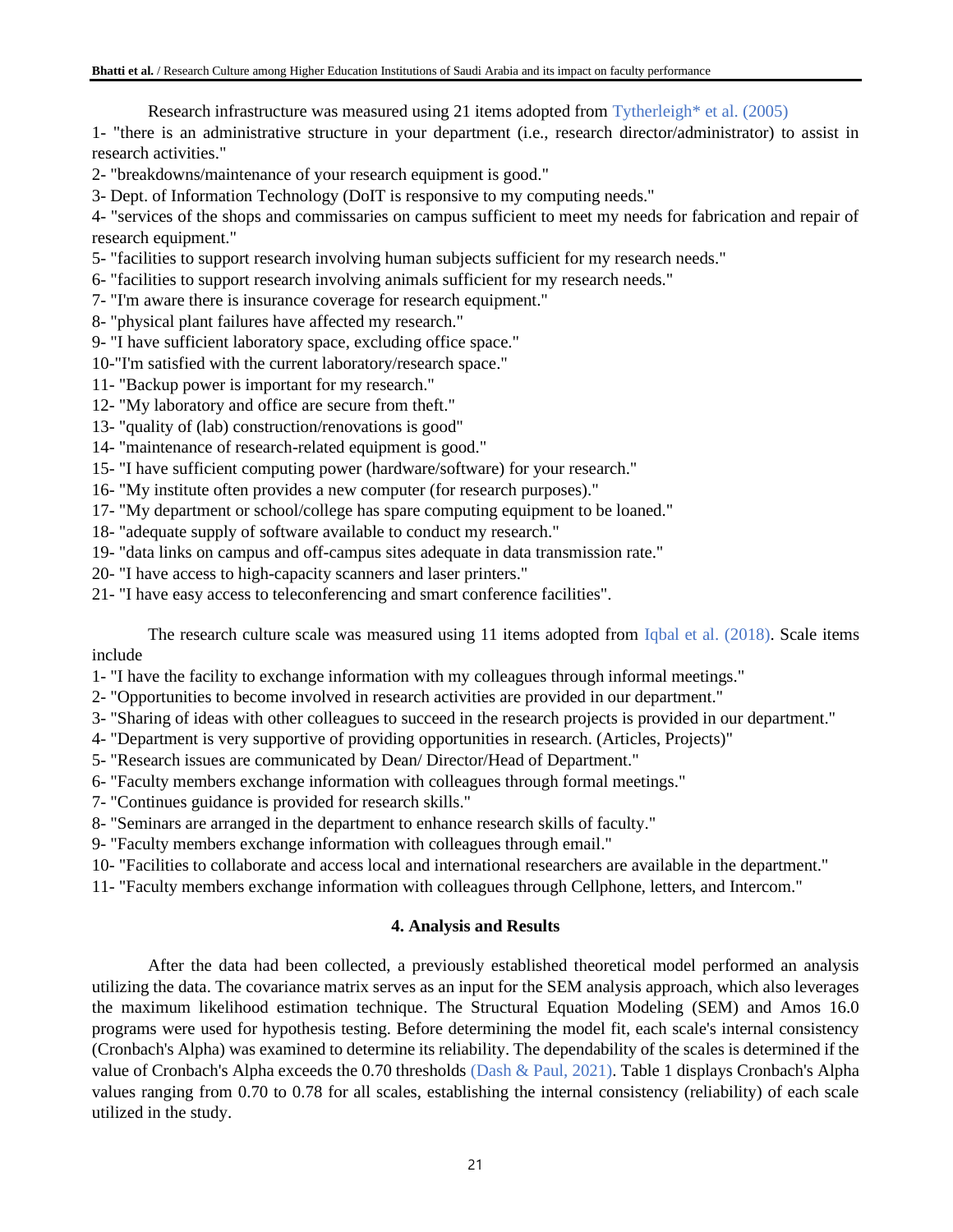| <b>Constructs</b>                       | <b>Internal Consistency</b> |
|-----------------------------------------|-----------------------------|
| <b>Knowledge Production</b>             | 0.74                        |
| Organizational Instrumentality          | 0.71                        |
| <b>Research Infrastructure</b>          | 0.73                        |
| <b>Research Culture</b>                 | 0.78                        |
| <b>Faculty Members' Job Performance</b> | 0.70                        |

The demographic profile is displayed in Table 2 below. According to the demographic analysis, it is inferred that 74.2% of the respondents are male, and 25.7% are female. About 71.0 % of the respondents are more than 40 years of age, whereas rest, 29%, belongs to age groups less than 40 years. Similarly, most respondents have master's and Ph.D. degrees, i.e., 34.9% and 64.2%. Likewise, 27.7% of respondents have less than 5 years of experience, 32.5% have 6 to 10 years of experience, and 39.7% have 11 years and above experience.

| Table 2. Demographic profile |  |  |
|------------------------------|--|--|
|------------------------------|--|--|

| <b>Demographics</b>        | <b>No. of Supervisor/Managers</b> | Percentage       |
|----------------------------|-----------------------------------|------------------|
| <b>Gender</b>              |                                   |                  |
| Male                       | 185                               | 74.2             |
| Female                     | 64                                | 25.7             |
| Age                        |                                   |                  |
| 18-28 years                | 15                                | 6.0              |
| $29-39$ years              | 57                                | 22.8             |
| 40 and above               | 177                               | 71.0             |
| <b>Education</b>           |                                   |                  |
| Graduates                  | $\theta$                          | $\boldsymbol{0}$ |
| <b>Masters</b>             | 87                                | 34.9             |
| PhD                        | 160                               | 64.2             |
| Others                     | $\overline{2}$                    | 0.8              |
| No. of years of experience |                                   |                  |
| less than 5                | 69                                | 27.7             |
| $6 - 10$                   | 81                                | 32.5             |
| 11 and above               | 99                                | 39.7             |

### **Table 3.** *Measurement Model fit*

| <b>Overall Model Measure</b> | <b>Overall Model Score</b> | <b>Acceptable Model Fit</b> | <b>Acceptable Baseline</b> |
|------------------------------|----------------------------|-----------------------------|----------------------------|
| CFI                          | 0.901                      | Passed                      | >0.90                      |
| AGFI                         | 0.810                      | Passed                      | $\geq 0.80$                |
| <b>RMSEA</b>                 | 0.031                      | Passed                      | < 0.10                     |
| <b>CMIN/DF</b>               | 2.74                       | Passed                      | $\lt$ 3                    |
| TLI                          | 0.919                      | Passed                      | $\geq 0.89$                |
| IFI                          | 0.928                      | Passed                      | $\geq 0.90$                |

### **Table 4.** *Structural Model fit*

| <b>Overall Model Measure</b> | <b>Proposed Model</b> | <b>Acceptable Model Fit</b> | <b>Acceptable Baseline</b> |
|------------------------------|-----------------------|-----------------------------|----------------------------|
| CFI                          | 0.914                 | Passed                      | >0.90                      |
| AGFI                         | 0.847                 | Passed                      | >0.80                      |
| <b>RMSEA</b>                 | 0.048                 | Passed                      | < 0.10                     |
| CMIN/DF                      | 2.57                  | Passed                      | $<$ 3                      |
| TLI                          | 0.914                 | Passed                      | $\geq 0.89$                |
| IFI                          | 0.919                 | Passed                      | $\geq 0.90$                |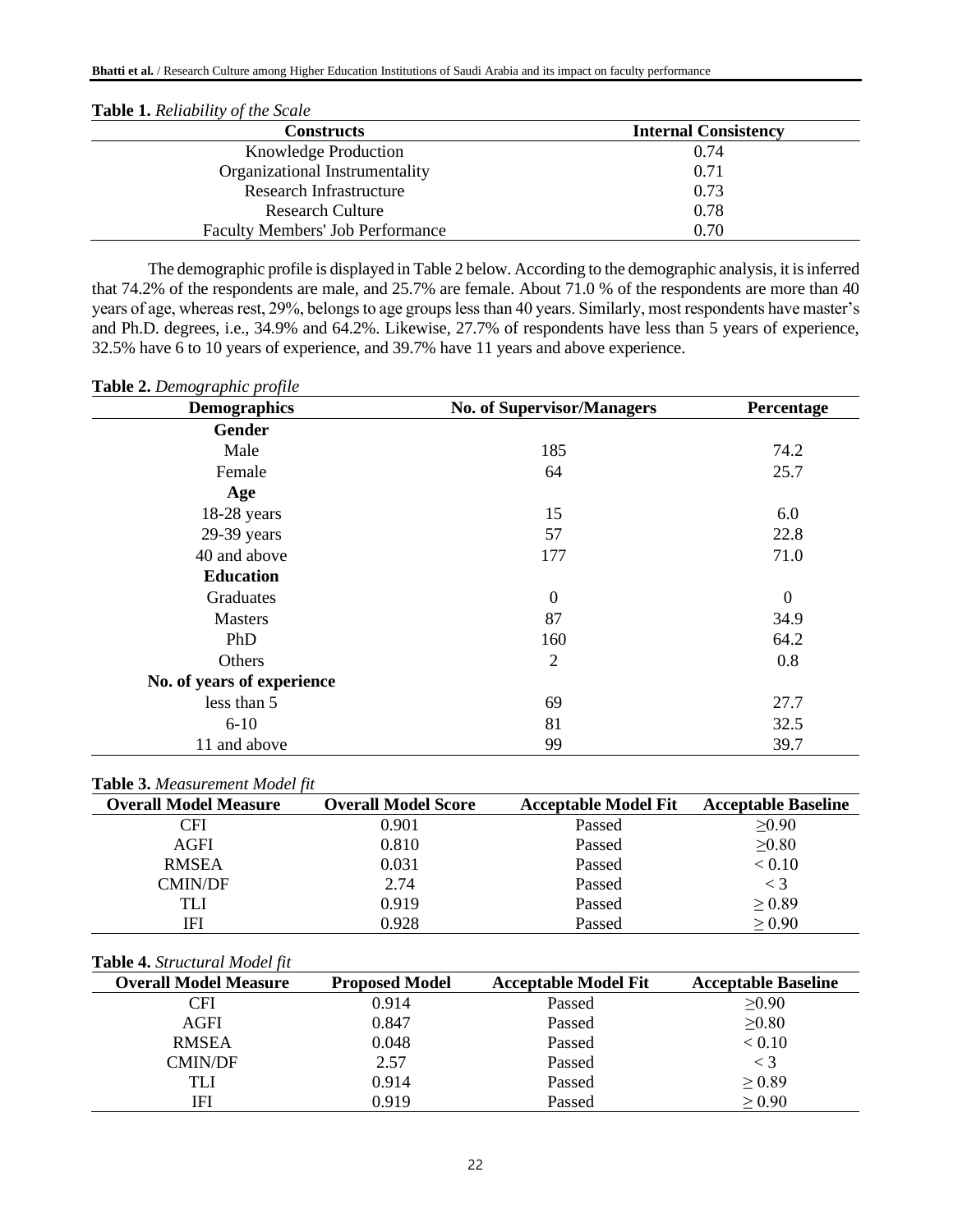The assumptions made regarding measurement model results are laid out in Table 3, which can be found below. Confirmation of the model fit test on full models that are good fits according to the criteria set forth. When constructing a model of research causality with structural relationships, the structure model is the tool of choice. The following values were obtained from the goodness-of-fit test of measurement model:  $AGFI = 0.810$ ,  $CFI =$  $0.901$ , TLI = 0.919, IFI = 0.928, CMIN/DF = 2.74 and RMSEA = 0.031. Similarly, Table 4 contains the values were obtained from the goodness-of-fit test of structural model: AGFI =  $0.847$ , CFI =  $0.914$ , TLI =  $0.914$ , IFI = 0.919, CMIN/DF =  $2.57$  and RMSEA = 0.048. The requirements for the cut-off value have already been satisfied by the goodness of fit criteria. The research model is appropriate, and it satisfies all the standard criteria required for analyzing and validating the proposed hypothesis.

| <b>Variables</b>                                                                | <b>Direct</b>  | <b>Indirect</b> | <b>Total</b>   |
|---------------------------------------------------------------------------------|----------------|-----------------|----------------|
|                                                                                 | <b>Effects</b> | <b>Effects</b>  | <b>Effects</b> |
| Knowledge production --> Research Culture                                       | 0.254          |                 | 0.254          |
| Organizational Instrumentality --> Research Culture                             | 0.101          |                 | 0.101          |
| Research Infrastructure --> Research Culture                                    | 0.147          |                 | 0.147          |
| Research Culture --> Task Performance                                           | 0.255          |                 | 0.255          |
| Research Culture --> Contextual Performance                                     | 0.314          |                 | 0.314          |
| Research Culture -- > Counter productive work behavior                          | 0.287          |                 | 0.287          |
| Knowledge production -- > Task Performance                                      |                | 0.321           | 0.321          |
| Knowledge production -- > Contextual Performance                                |                | 0.298           | 0.298          |
| Knowledge production -- > Counterproductive work                                |                | 0.281           | 0.281          |
| behavior                                                                        |                |                 |                |
| Organizational Instrumentality -- > Task Performance                            |                | 0.301           | 0.301          |
| Organizational Instrumentality -- > Contextual Performance                      |                | 0.327           | 0.327          |
| Organizational instrumentality $\rightarrow$ Counterproductive work<br>behavior |                | 0.401           | 0.401          |
| Research Infrastructure $-$ > Task Performance                                  |                | 0.398           | 0.398          |
| Research Infrastructure -- > Contextual Performance                             |                | 0.347           | 0.347          |
| Research Infrastructure -- > Counterproductive work<br>behavior                 |                | 0.369           | 0.369          |

### **Table 5.** *Summary of Effects*

**Table 6.** *Result of Analyses and Hypotheses*

|                            | <b>Hypotheses</b>                                                                                                                                                                         | <b>P</b> -<br>value | $t-$<br>value | <b>Accept or</b><br><b>Reject</b> |
|----------------------------|-------------------------------------------------------------------------------------------------------------------------------------------------------------------------------------------|---------------------|---------------|-----------------------------------|
| H1                         | Research culture mediates the relationship between knowledge<br>production and task performance.                                                                                          | 0.000               | 3.67          | Accept                            |
| H2                         | Research culture mediates the relationship between knowledge<br>production and contextual performance.                                                                                    | 0.003               | 2.99          | Accept                            |
| H <sub>3</sub>             | Research culture mediates the relationship between knowledge<br>production and counterproductive work behavior.                                                                           | 0.138               | 1.49          | Reject                            |
| H <sub>4</sub>             | Research culture mediates the relationship between organizational<br>instrumentality and task performance.                                                                                | 0.002               | 3.22          | Accept                            |
| H <sub>5</sub>             | Research culture mediates the relationship between organizational<br>instrumentality and contextual performance.                                                                          |                     | 1.99          | Accept                            |
| H <sub>6</sub>             | Research culture mediates the relationship between organizational<br>instrumentality and counterproductive work behavior.                                                                 | 0.013               | 2.50          | Accept                            |
| H7                         | Research culture mediates the relationship between research<br>infrastructure and task performance.                                                                                       | 0.001               | 3.37          | Accept                            |
| H <sub>8</sub>             | Research culture mediates the relationship between<br>research<br>infrastructure and contextual performance.                                                                              | 0.224               | 1.22          | Reject                            |
| H <sup>9</sup><br>ייחי ירי | Research culture mediates the relationship between<br>research<br>infrastructure and counterproductive work behavior.<br>$\mathbf{I}$ $\mathbf{I}$ $\mathbf{D}$ $\mathbf{A}$ $\mathbf{D}$ | 0.000               | 4.87          | Accept                            |

\*Significance Level  $(P < 0.05)$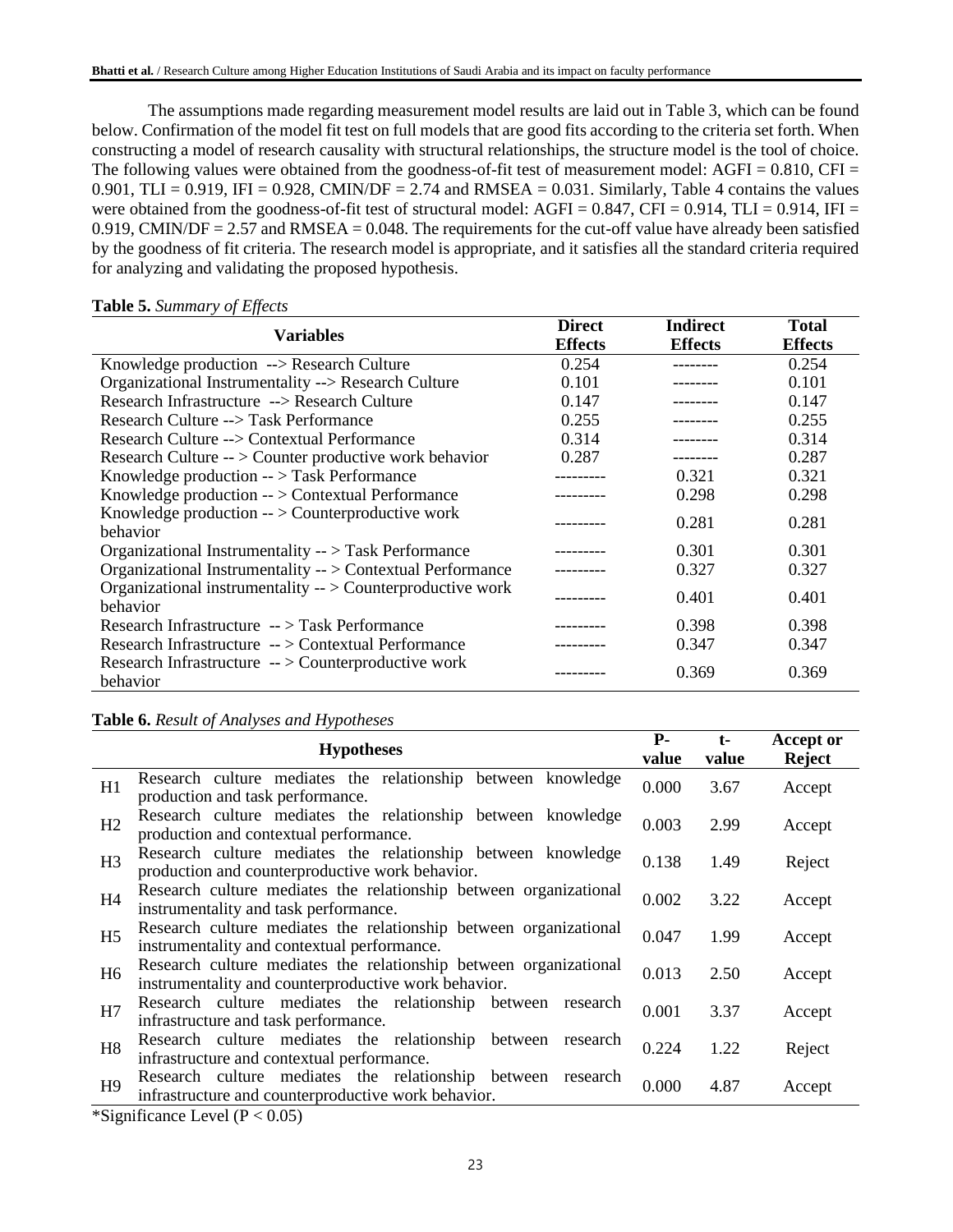Table 5, Table 6 and Figure 2 present the results of the analysis. The findings of this study indicated that research culture mediates the relationship between knowledge production, organizational instrumentality, research infrastructure and faculty member job performance (task performance, contextual performance, and counter productive work behavior). Therefore, H1 (t-value = 3.67, p-value  $< 0.05$ ), H2 (t-value = 2.99, p-value  $<$ 0.05), H4 (t-value = 3.22, p-value < 0.05), H5 (t-value = 1.99, p-value < 0.05), H6 (t-value = 2.50, p-value < 0.05), H7 (t-value = 3.37, p-value < 0.05), H9 (t-value = 4.87, p-value < 0.05) is accepted but H3 (t-value = 1.49) and H8 (t-value  $= 1.22$ ) is rejected since research culture does not mediates the relationship between knowledge production and counter productive work behavior (H3) and research culture does not mediates the relationship between research infrastructure and contextual performance (H8).



### **5. Discussion and Conclusion**

Changing expectations of faculty members from HEIs have impacted faculty members' profiles and functions. In this context, Méndez and Cruz (2014) suggested that university culture is based on implicit or explicit beliefs, attitudes, and values similar to organizations. Therefore, university culture is heterogeneous and can be approached from various perspectives. Moreover, Schein (1984) noted that the research culture held by faculty members is shared and implicit. Researchers have struggled to comprehend what factors influence universities' or HEIs' research culture because they feel that research culture among HEIs influences faculty members' productivity (Bista et al., 2019). Consequently, this study aims to investigate the impact of research infrastructure, organizational instrumentality, and knowledge generation on research culture, which in turn influences the job performance of faculty members. In other words, this study aims to investigate the function of research culture as a moderator between research infrastructure, organizational instrumentality, knowledge generation, and faculty job performance (task, contextual and counterproductive work behavior).

The study's findings suggested that organizational instrumentality favorably influences the job performance of faculty members (in terms of task and context) except for counterproductive work conduct. When faculty members perceive that the university will be instrumental and receive recognition and rewards for their efforts and participation, they engage in research activities that foster a research culture and provide opportunities for faculty members to improve their tasks and contextual performance. According to the findings of previous researchers, there may be a difference in instrumentality between male and female faculty members. MottazI (1986) explained that women and minorities have different organizational expectations than men. In this regard,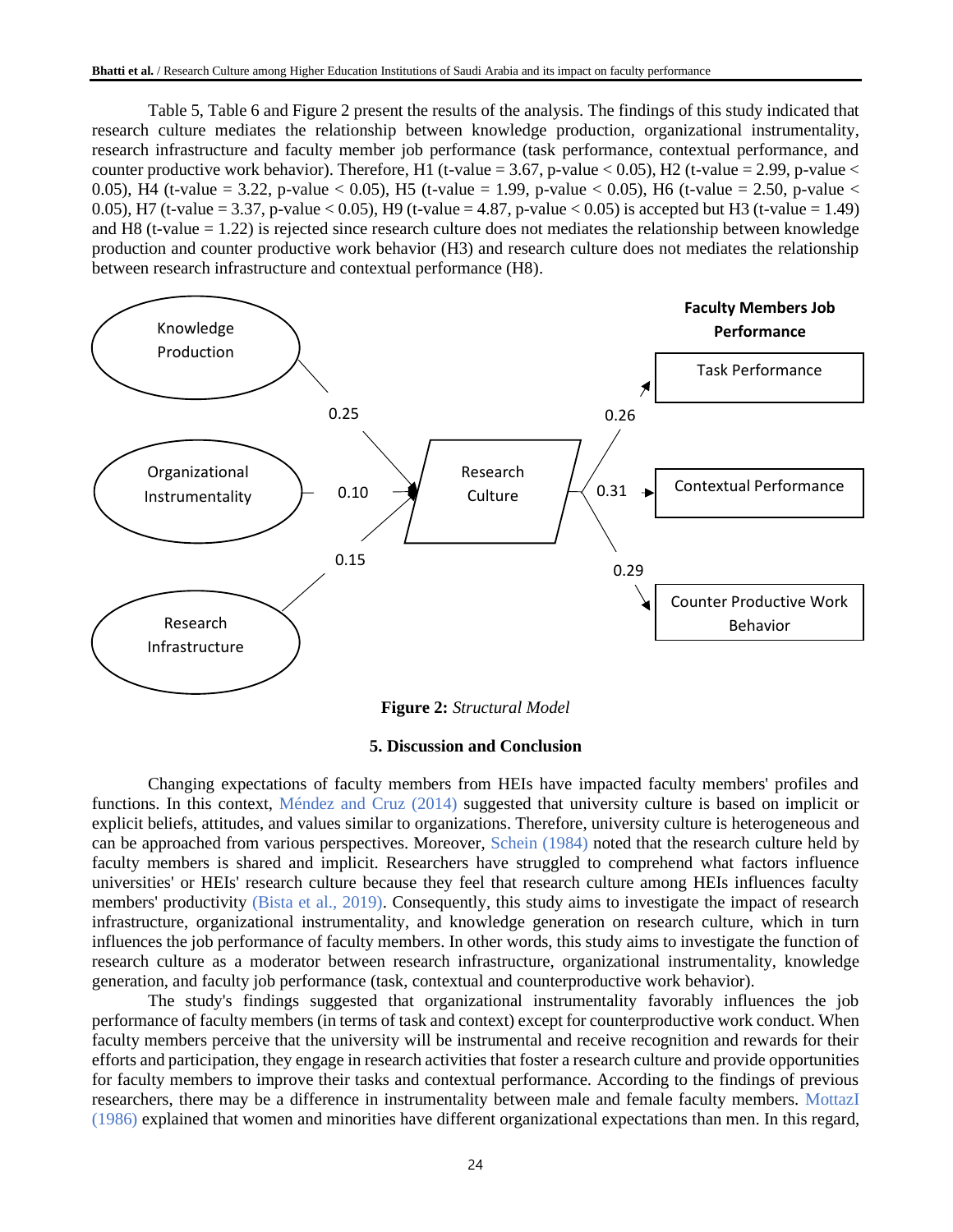Tang et al. (2000) discovered that women with low income predict high organizational instrumentality, whereas women with high job security predict high organizational instrumentality. This suggests that pay is not a significant factor for women, but job security is, and that focusing on pay will have no effect on women's organizational instrumentality. Rather, focusing on job security will help to improve organizational instrumentality among female employees.

This research revealed that knowledge generation influences the work performance of faculty members through the mediation of research culture. This study's findings indicate that knowledge generation influences faculty job performance, including task performance, contextual performance, and counterproductive work behavior, via research culture. These results support the paradigm of Solans-Domènech et al. (2019), in which they emphasize that scientific research is a major source of knowledge production, which may be useful for enhancing faculty productivity. Therefore, when faculty members engage in research activities, they have more opportunities to gain and exchange knowledge, but this may not be achievable without a strong research culture. Participation in scientific research by faculty members fosters a culture of research within the institution, and when all faculty members acquire and share knowledge based on scientific research, their task performance, contextual performance, and counterproductive work behavior all improve.

In conclusion, this study's findings indicate that research infrastructure assists faculty members in enhancing their task performance and counterproductive work behavior due to research culture. In other words, research culture does not act as a mediator between research infrastructure and the task performance and unproductive work behavior of faculty members. Surprisingly, this study found that research infrastructure has little effect on the contextual performance of professors through research culture. Therefore, no mediation was discovered between research infrastructure and the contextual performance of faculty members as mediated by research culture. These findings confirm the claims of Fabre et al. (2021), who argued that modern and efficient research infrastructure might assist faculty members in increasing their productivity. It also seems logical that when HEIs provide better research infrastructure, it creates and develops a research culture. When faculty members engage in scientific research using modern research infrastructure, it equips them with knowledge, skills, and abilities that improve their job performance and counterproductive work behavior.

## **6. Recommendations**

There are various recommendations for policymakers, academic members, and management of higher education institutions based on the study's findings. Without modern research infrastructure, it will be difficult for HEIs to build a research culture, and faculty members will not be able to gain and exchange scientific information, which is essential for the improved task and contextual performance. Secondly, HEIs may not be able to reap the benefits of knowledge production until they have the knowledge or information to register the copyright, patents, etc., on various platforms. Once faculty members obtain a license or copyright based on their knowledge creation, a research culture is established in the institute, and other faculty members begin to participate in research activities, enhancing their task and contextual performance. Therefore, the management of higher education institutions should organize training sessions, seminars, and workshops to stimulate knowledge production. Lastly, the administration of HEIs should recognize and reward faculty members for their participation in research activities. In this regard, Khalid and Nawab (2018) said that awards are vital for motivating employees to perform better, and since faculty members are also employees, they are similarly motivated to receive prizes and recognition. These rules will convey to faculty members that their institution is instrumental and that their engagement in research activities will assist them in achieving their goals. Therefore, organizational instrumentality towards establishing a culture of research will foster a culture of research and enhance the task performance, contextual performance, and counterproductive work behavior of faculty members.

### **Acknowledgment**

The Deanship of Scientific Research supported this work, King Faisal University, Saudi Arabia [Project No. NA000235].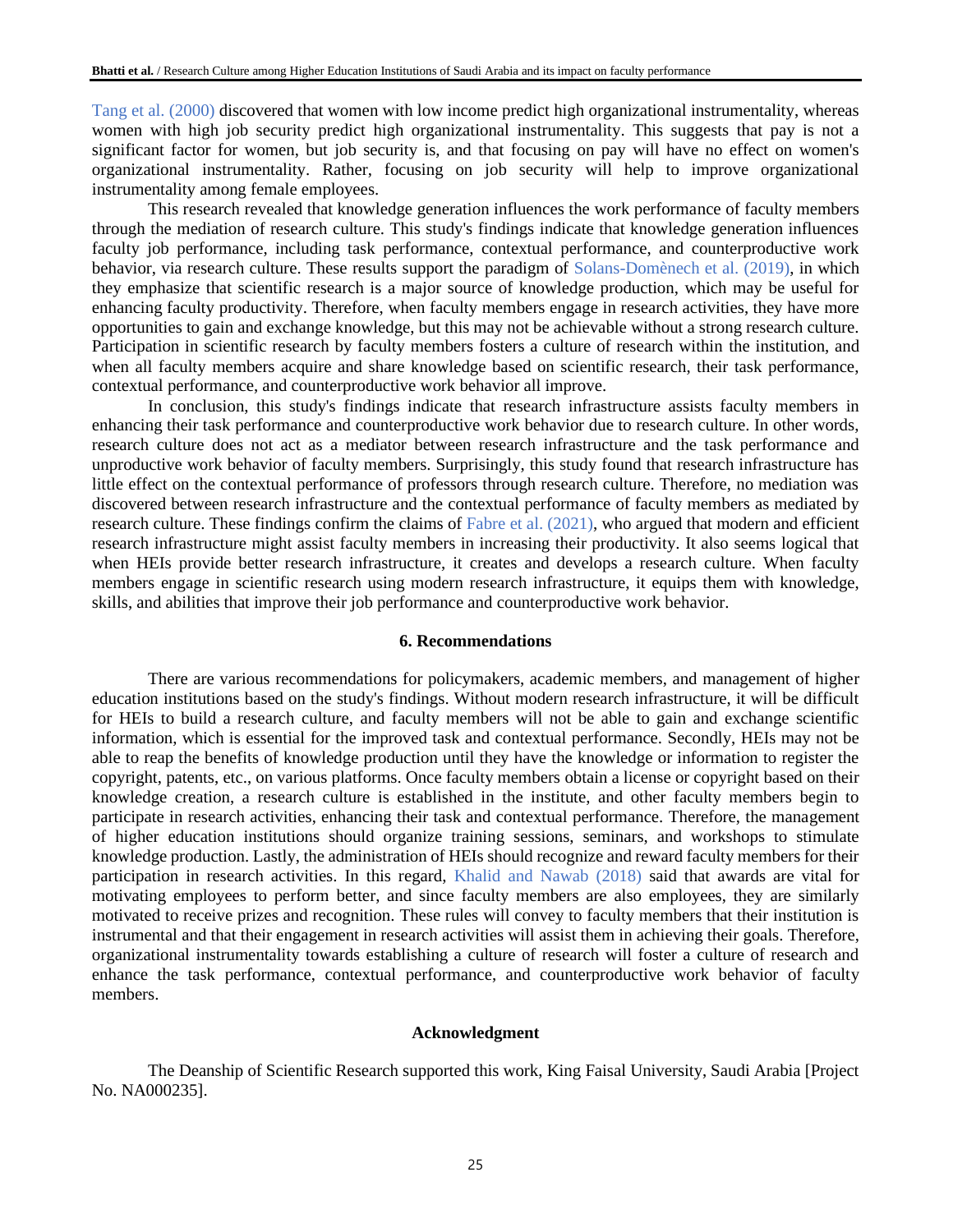## **References**

- Afif, A. H. (2018). The relationship between perceived organizational supports with job satisfaction and organizational commitment at faculty members of universities. *Sleep and Hypnosis (Online), 20*(4), 290- 293.<https://doi.org/10.5350/Sleep.Hypn.2018.20.0164>
- Al-Husseini, S., El Beltagi, I., & Moizer, J. (2021). Transformational leadership and innovation: the mediating role of knowledge sharing amongst higher education faculty. *International Journal of Leadership in Education, 24*(5), 670-693.<https://doi.org/10.1080/13603124.2019.1588381>
- Alzyoud, A. A. Y. (2018). The influence of human resource management practices on employee work engagement. *Foundations of Management, 10*(1), 251-256.<https://doi.org/10.2478/fman-2018-0019>
- Baba, M. M., Makhdoomi, U. M., & Siddiqi, M. A. (2021). Emotional intelligence and transformational leadership among academic leaders in institutions of higher learning. *Global Business Review, 22*(4), 1070-1096.<https://doi.org/10.1177/0972150918822421>
- Badrianto, Y., & Ekhsan, M. (2020). Effect of work environment and job satisfaction on employee performance in pt. Nesinak industries. *Journal of Business, Management, & Accounting, 2*(1), 112-118. [http://e](http://e-journal.stie-kusumanegara.ac.id/index.php/jobma/article/view/85)[journal.stie-kusumanegara.ac.id/index.php/jobma/article/view/85](http://e-journal.stie-kusumanegara.ac.id/index.php/jobma/article/view/85)
- Baka, Ł. (2019). Explaining active and passive types of counterproductive work behavior: The moderation effect of bullying, the dark triad and job control. *International journal of occupational medicine and environmental health, 32*(6), 777-795.<https://doi.org/10.13075/ijomeh.1896.01425>
- Berlemann, M., & Haucap, J. (2015). Which factors drive the decision to opt out of individual research rankings? An empirical study of academic resistance to change. *Research Policy, 44*(5), 1108-1115. <https://doi.org/10.1016/j.respol.2014.12.002>
- Bista, K., Sharma, S., & Raby, R. L. (2019). Telling stories, generating perspectives: Local–global dynamics in Nepalese higher education. In *Higher Education in Nepal* (Vol. 40(1), pp. 3-22). Routledge. <https://doi.org/10.4324/9781351139205-1>
- Boogert, N. J., Madden, J. R., Morand-Ferron, J., & Thornton, A. (2018). Measuring and understanding individual differences in cognition. *Philosophical Transactions of the Royal Society B: Biological Sciences, 373*(1756), 20170280.<https://doi.org/10.1098/rstb.2017.0280>
- Chen, S.-L., Shih, C.-T., & Chi, N.-W. (2018). A multilevel job demands–resources model of work engagement: Antecedents, consequences, and boundary conditions. *Human Performance, 31*(5), 282-304. <https://doi.org/10.1080/08959285.2018.1531867>
- Crawford, M. (2018). Personal engagement, emotion and the educational workplace. *Journal of professional capital and community, 3*(3), 212-222.<https://doi.org/10.1108/JPCC-12-2017-0032>
- Dash, G., & Paul, J. (2021). CB-SEM vs PLS-SEM methods for research in social sciences and technology forecasting. *Technological Forecasting and Social Change, 173*, 121092. <https://doi.org/10.1016/j.techfore.2021.121092>
- Eliyana, A., & Ma'arif, S. (2019). Job satisfaction and organizational commitment effect in the transformational leadership towards employee performance. *European Research on Management and Business Economics, 25*(3), 144-150.<https://doi.org/10.1016/j.iedeen.2019.05.001>
- Fabre, R., Egret, D., Schöpfel, J., & Azeroual, O. (2021). Evaluating the scientific impact of research infrastructures: The role of current research information systems. *Quantitative Science Studies, 2*(1), 42- 64. [https://doi.org/10.1162/qss\\_a\\_00111](https://doi.org/10.1162/qss_a_00111)
- Goldschmid, M. L. (1978). The evaluation and improvement of teaching in higher education. *Higher education, 7*(2), 221-245.<https://doi.org/10.1007/BF00129420>
- Hartini, H., Fakhrorazi, A., & Islam, R. (2019). The effects of cultural intelligence on task performance and contextual performance: an empirical study on public sector employees in Malaysia. *Humanities & Social Sciences Reviews, 7*(1), 215-227.<https://doi.org/10.18510/hssr.2019.7126>
- Heneman Iii, H. G., & Sandver, M. H. (1983). Predicting the outcome of union certification elections: A review of the literature. *ILR Review, 36*(4), 537-559.<https://doi.org/10.2307/2522929>
- Huang, Y. (2018). Revisiting the research–teaching nexus in a managerial context: exploring the complexity of multi-layered factors. *Higher Education Research & Development, 37*(4), 758-772. <https://doi.org/10.1080/07294360.2018.1446418>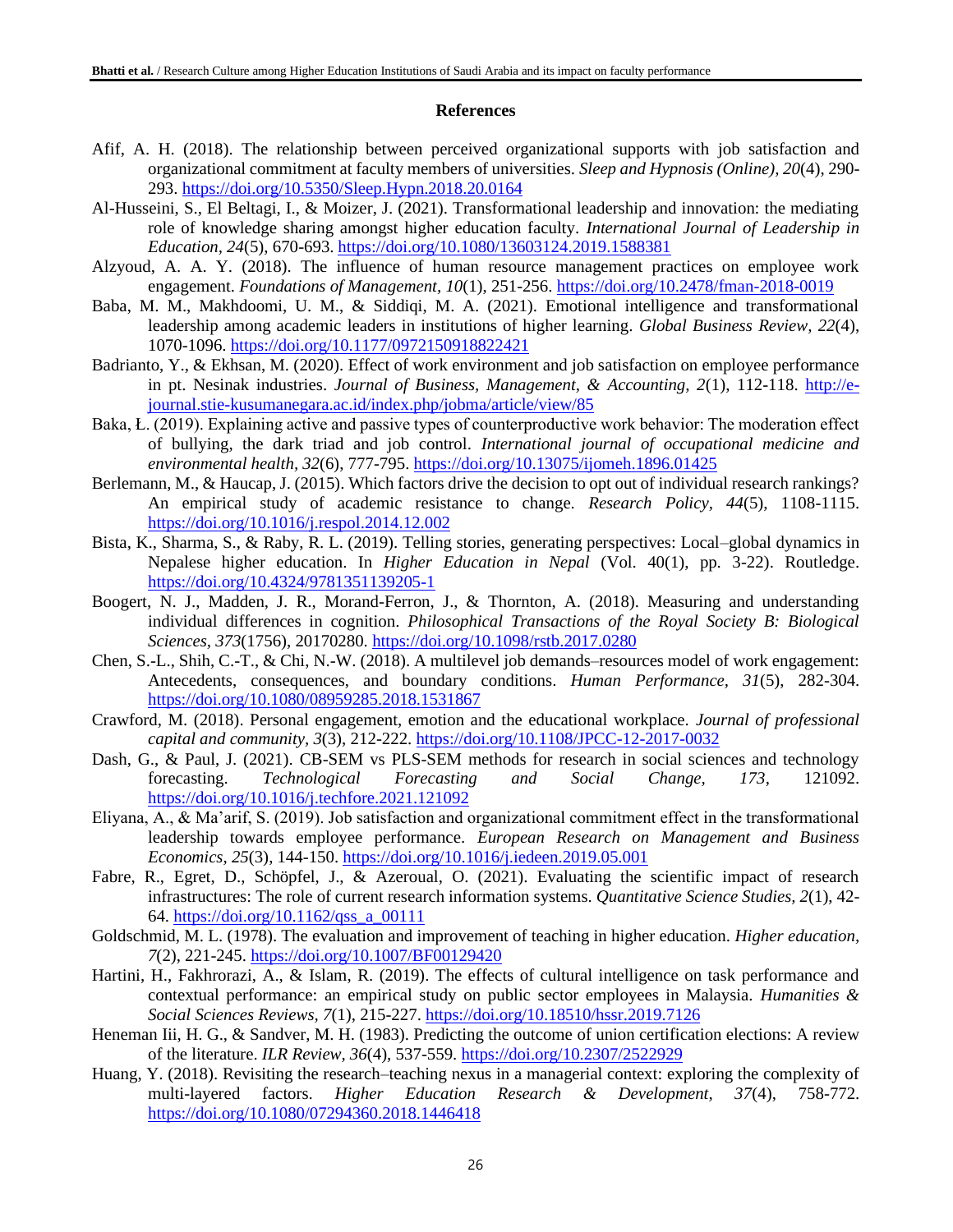- Iqbal, M., Jalal, S., & Mahmood, M. K. (2018). Factors Influencing Research Culture in Public Universities of Punjab: Faculty Members' Perspective. *Bulletin of Education and Research, 40*(3), 187-200. [http://pu.edu.pk/images/journal/ier/PDF-FILES/12\\_40\\_3\\_18.pdf](http://pu.edu.pk/images/journal/ier/PDF-FILES/12_40_3_18.pdf)
- Kaiji, X., Crupi, A., Di Minin, A., & Cesaroni, F. (2022). Team boundary-spanning activities and performance of technology transfer organizations: evidence from China. *The Journal of Technology Transfer, 47*(1), 33-62.<https://doi.org/10.1007/s10961-021-09843-8>
- Kalinnikova, L., Zavodilov, A., & Dmitrijeva, O. (2020). Stress symptoms under extreme circumstances in latvian national guard personnel with different personality supertraits. *Security & Future, 4*(1), 14-16. <https://stumejournals.com/journals/confsec/2020/1/14>
- Karatepe, O. M., Ozturk, A., & Kim, T. T. (2019). Servant leadership, organisational trust, and bank employee outcomes. *The Service Industries Journal, 39*(2), 86-108. <https://doi.org/10.1080/02642069.2018.1464559>
- Khalid, K., & Nawab, S. (2018). Employee participation and employee retention in view of compensation. *SAGE Open, 8*(4), 1-17.<https://doi.org/10.1177/2158244018810067>
- Lee, J. T., & Kuzhabekova, A. (2019). Building local research capacity in higher education: a conceptual model. *Journal of Higher Education Policy and Management, 41*(3), 342-357. <https://doi.org/10.1080/1360080X.2019.1596867>
- Li, Y., & Liu, S. (2021). Resource support or emotional trust: effects of perceived organizational support on entrepreneurial performance of global talents in China. *E3S Web of Conferences, 235*, 03003. <https://doi.org/10.1051/e3sconf/202123503003>
- Limon, I., & NartgÜN, Ş. S. (2020). Development of Teacher Job Performance Scale and Determining Teachers' Job Performance Level. *Journal of Theoretical Educational Science, 13*(3), 564-590. <https://dergipark.org.tr/en/pub/akukeg/issue/54987/642340>
- Méndez, E. H., & Cruz, M. d. R. R. (2014). Research culture in higher education: The case of a foreign language department in Mexico. *Profile: Issues in Teachers' Professional Development, 16*(2), 135-150. <https://doi.org/10.15446/profile.v16n2.40819>
- MottazI, C. (1986). Gender differences in work satisfaction, work-related rewards and values, and the determinants of work satisfaction. *Human relations, 39*(4), 359-377. <https://doi.org/10.1177/001872678603900405>
- Özdemir, M., & Gören, S. Ç. (2017). Psikolojik Güçlendirme, Liderlik Uyumu ve Öğretmen Performansı İlişkisinde Örgütsel Bağlılığın Aracı Rolü. *Ilkogretim Online, 16*(1), 342-353. . <https://doi.org/10.17051/io.2017.21847>
- Park, S., & Park, S. (2019). Employee adaptive performance and its antecedents: Review and synthesis. *Human Resource Development Review, 18*(3), 294-324.<https://doi.org/10.1177/1534484319836315>
- Rotolo, C. T., Church, A. H., Adler, S., Smither, J. W., Colquitt, A. L., Shull, A. C., . . . Foster, G. (2018). Putting an end to bad talent management: A call to action for the field of industrial and organizational psychology. *Industrial and Organizational Psychology, 11*(2), 176-219. <https://doi.org/10.1017/iop.2018.6>
- Schein, E. H. (1984). Coming to a new awareness of organizational culture. *Sloan management review, 25*(2), 3- 16.<https://www.researchgate.net/publication/284435496>
- Solans-Domènech, M., Mv Pons, J., Adam, P., Grau, J., & Aymerich, M. (2019). Development and validation of a questionnaire to measure research impact. *Research Evaluation, 28*(3), 253-262. <https://doi.org/10.1093/reseval/rvz007>
- Song, M., Ugrin, J., Li, M., Wu, J., Guo, S., & Zhang, W. (2021). Do Deterrence Mechanisms Reduce Cyberloafing When It Is an Observed Workplace Norm? A Moderated Mediation Model. *International Journal of Environmental Research and Public Health, 18*(13), 6751. <https://doi.org/10.3390/ijerph18136751>
- Stupnisky, R. H., BrckaLorenz, A., Yuhas, B., & Guay, F. (2018). Faculty members' motivation for teaching and best practices: Testing a model based on self-determination theory across institution types. *Contemporary Educational Psychology, 53*, 15-26.<https://doi.org/10.1016/j.cedpsych.2018.01.004>
- Sultana, A. (2020). Multidimensionality of job performance: An empirical assessment through scale development. *Ilkogretim Online, 19*(4), 2467-2483.<https://doi.org/10.17051/ilkonline.2020.764615>